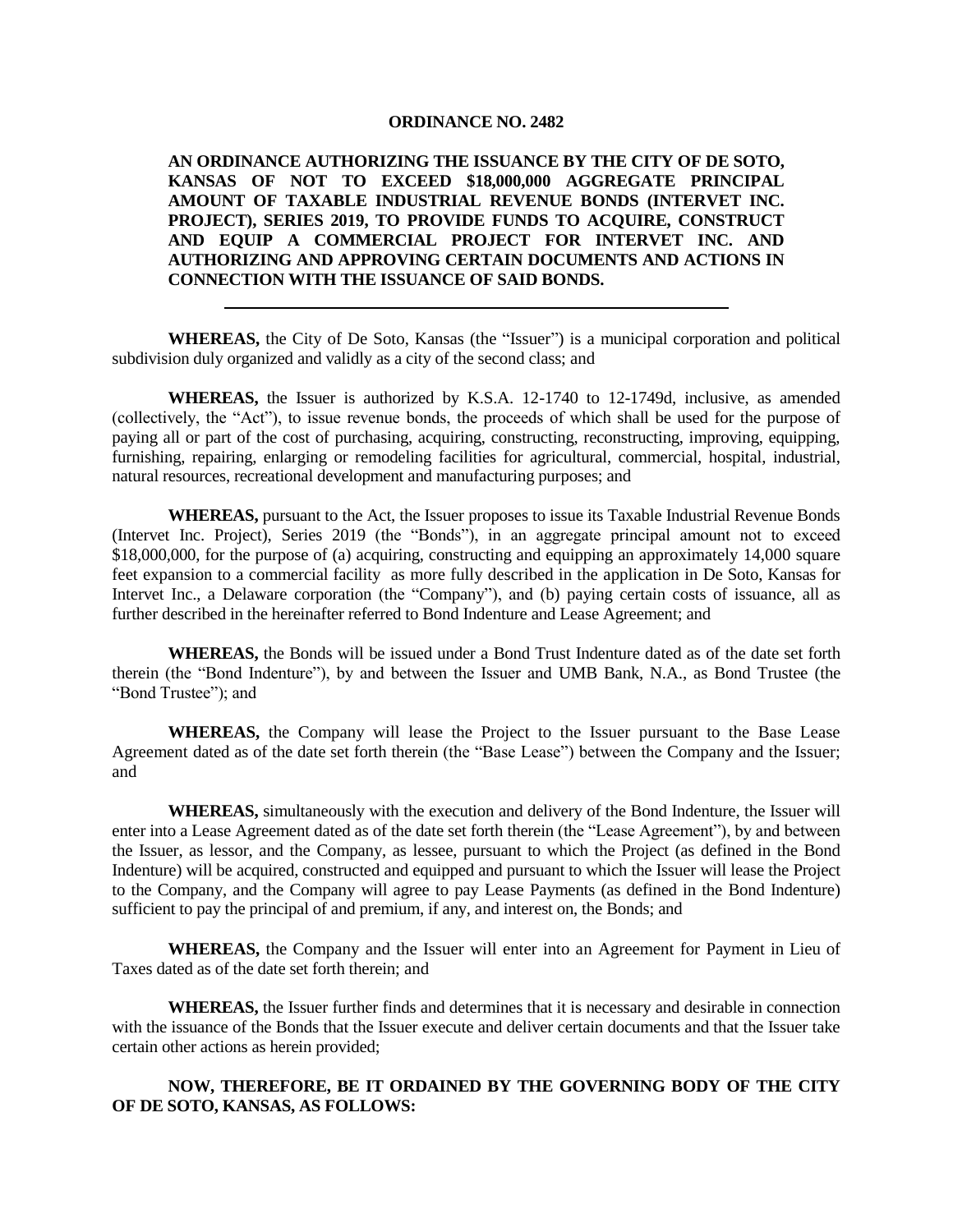**Section 1. Findings and Determinations**. The Issuer hereby makes the following findings and determinations with respect to the Company and the Bonds to be issued by the Issuer, based upon representations made to the Issuer:

(a) The Company has properly requested the Issuer's assistance in financing the costs of the Project;

(b) The issuance of the Bonds for the purpose of providing funds to finance the costs of the Project is in furtherance of the public purposes set forth in the Act; and

(c) The Bonds are being issued for a valid purpose under and in accordance with the provisions of the Act.

**Section 2. Authorization of the Bonds**. The Issuer is hereby authorized to issue the Bonds in the aggregate principal amount of not to exceed \$18,000,000, which shall be issued under and secured by and shall have the terms and provisions set forth in the Bond Indenture. The Bonds shall bear interest at an interest rate not to exceed 2.00% per annum, and shall mature not later than the year 2029, and shall have such redemption provisions, including premiums, and other terms as set forth in the Bond Indenture. The final terms of the Bonds shall be specified in the Bond Indenture, and the signatures of the officers of the Issuer executing such Bond Indenture shall constitute conclusive evidence of their approval and the Issuer's approval thereof.

**Section 3. Limited Obligations**. The Bonds shall be limited obligations of the Issuer, payable solely from the sources and in the manner as provided in the Bond Indenture, and shall be secured by a transfer, pledge and assignment of and a grant of a security interest in the Trust Estate (as defined in the Bond Indenture) to the Bond Trustee and in favor of the owners of the Bonds, as provided in the Bond Indenture. The Bonds and interest thereon shall not be deemed to constitute a debt or liability of the Issuer, the State of Kansas (the "State") or of any political subdivision thereof within the meaning of any State constitutional provision or statutory limitation and shall not constitute a pledge of the full faith and credit of the Issuer, the State or of any political subdivision thereof, but shall be payable solely from the funds provided for in the Lease Agreement and the Bond Indenture. The issuance of the Bonds shall not, directly, indirectly or contingently, obligate the Issuer, the State or any political subdivision thereof to levy any form of taxation therefor or to make any appropriation for their payment. No breach by the Issuer of any such pledge, mortgage, obligation or agreement may impose any liability, pecuniary or otherwise, upon the Issuer or any charge upon its general credit or against its taxing power.

**Section 4. Authorization and Approval of Documents**. The following documents are hereby approved in substantially the forms presented to and reviewed by the Issuer (copies of which documents, upon execution thereof, shall be filed in the office of the City Clerk), and the Issuer is hereby authorized to execute and deliver each of such documents (the "Issuer Documents") with such changes therein (including the dated date thereof) as shall be approved by the officials of the Issuer executing such documents, such officials' signatures thereon being conclusive evidence of their approval and the Issuer's approval thereof:

- (a) Bond Indenture;
- (b) Base Lease Agreement;
- (c) Lease Agreement;
- (d) Bond Purchase Agreement; and